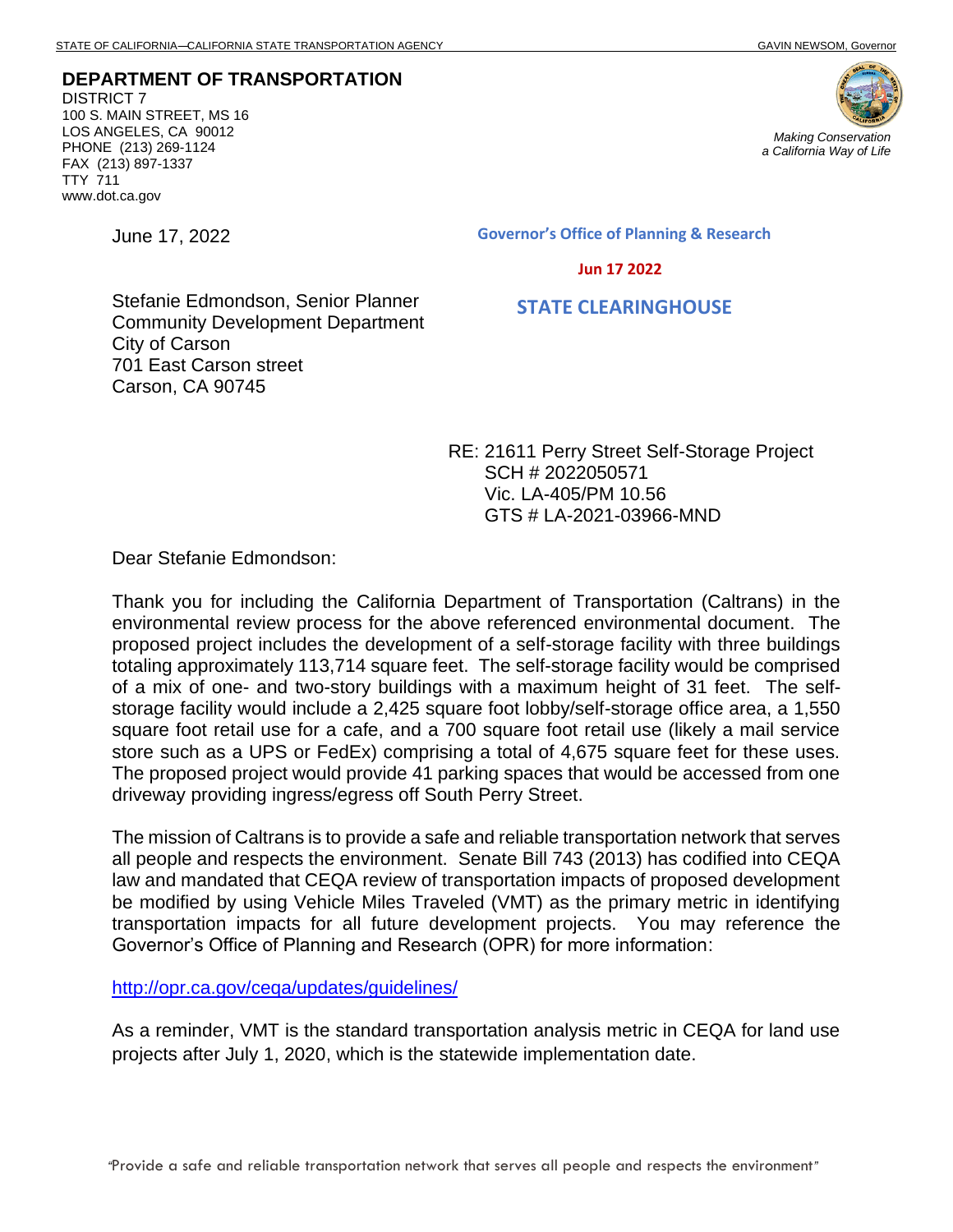Stefanie Edmondson, Senior Planner June 17, 2022 Page 2 of 3

Caltrans is aware of challenges that the region faces in identifying viable solutions to alleviating congestion on State and Local facilities. With limited room to expand vehicular capacity, all future developments should incorporate multi-modal and complete streets transportation elements that will actively promote alternatives to car use and better manage existing parking assets. Prioritizing and allocating space to efficient modes of travel such as bicycling and public transit can allow streets to transport more people in a fixed amount of right-of-way.

Caltrans supports the implementation of complete streets and pedestrian safety measures such as road diets and other traffic calming measures. Please note the Federal Highway Administration (FHWA) recognizes the road diet treatment as a proven safety countermeasure, and the cost of a road diet can be significantly reduced if implemented in tandem with routine street resurfacing. Overall, the environmental report should ensure all modes are served well by planning and development activities. This includes reducing single occupancy vehicle trips, ensuring safety, reducing vehicle miles traveled, supporting accessibility, and reducing greenhouse gas emissions.

The Technical Advisory on Evaluating Transportation Impacts in CEQA (Office of Planning and Research 2018) was used to conduct the VMT analysis pursuant to CEQA Guidelines Section 15064.3, Subdivision (b). Based on the proposed project characteristics, it can be classified as local-serving retail. As described in the Technical Advisory, local-serving retail can be screened from a quantitative VMT analysis for CEQA purposes:

*"By adding retail opportunities into the urban fabric and thereby improving retail destination proximity, local-serving retail development tends to shorten trips and reduce VMT."* 

Based on the above, the proposed project would not conflict with CEQA Guidelines Section 15064.3, Subdivision (b), and the impact would be less than significant.

Given the above finding of less than significant Project VMT impact, Caltrans concurs the finding at this time. However, a post-development VMT analysis for this land use with additional mitigation measures is highly recommended for monitoring/validation purpose and for future project thresholds in the area. Additional mitigation measure should be implemented when the post-development VMT analysis discloses any traffic significant impact.

Storm water run-off is a sensitive issue for Los Angeles and Ventura counties. Please be mindful that projects should be designed to discharge clean run-off water. Additionally, discharge of storm water run-off is not permitted onto State highway facilities without any storm water management plan.